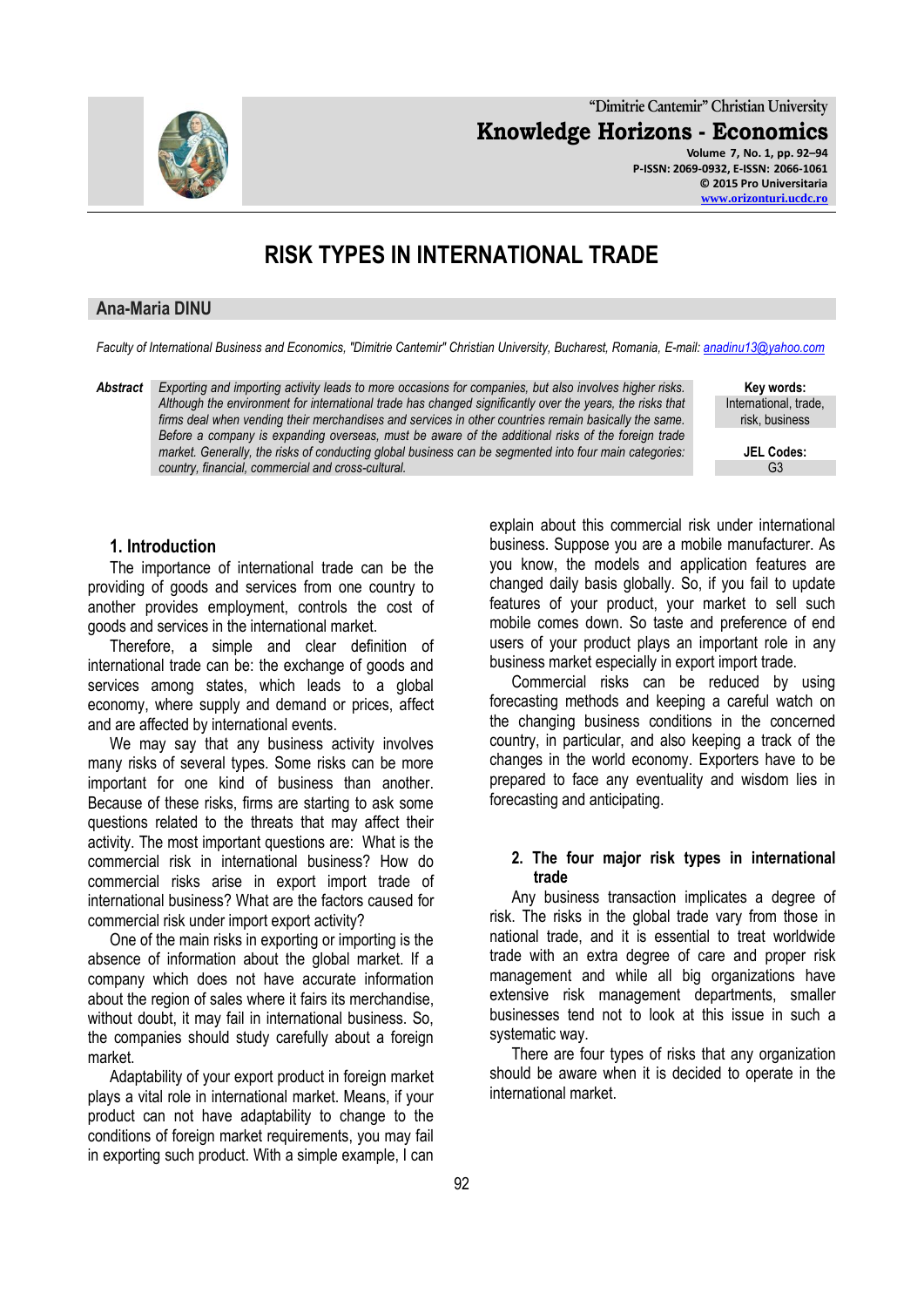*Figure 1*. The four major risks of international trade



*Source:* the author

a) *Commercial risk* refers to probable losses arising from the market or the transaction partners. An important measure is to secure that the trading partners are reliable. It is also important to take into account the partner's possible bankruptcy or indisposition to pay.

• weak partner, operational problems, competitive intensity, poor execution of strategy;

b) *Financial risk* is risk that contains financial loss to organizations. This type of risk usually appears as a result of instability and losses in the financial market produced by changes in interest rates, currencies, stock prices, and much more.

• currency exposure, asset valuation, foreign taxation, inflationary, transfer pricing;

c) *Country risk* refers to the possibility that fluctuations in the business environment in another country where companies are doing business may impact badly their operations or payment for imports resulting in a financial loss. It includes sovereign risk, which is a subdivision of risk generally connected to the government or one of its agencies refusing to comply with the terms of a credit agreement.

• government intervention, protectionism and barriers to trade and investment, red tape, lack of safeguards for intellectual propriety rights, legislation unfavorable to foreign firms, economic failures, social and political instability;

d) *Cross-cultural risk* – a situation or occurrence where a cultural miscommunication puts human value at stake.

• cultural differences, negotiation patterns, decision making styles, ethical practices.

### **3. Methods to mitigate risks in international trade**

The first step in managing export risks is an evident one – but one which occasionally needs to be spelled out: firstly the companies must identifying the source of any possible risks, and then they must manage and decrease the arising risks to a minimum.

Managing export risks is a process of thinking systematically about all possible undesirable outcomes before they happen and then setting up procedures that will either avoid or minimize these risks, or help you to cope with their impact.

There are six basic elements in the risk management process:

- creating the background of the risks;
- detecting the risks;
- evaluating probability and probable  $\bullet$ consequences of the risks;
- developing strategies to mitigate these risks;
- monitoring and evaluation the consequences;
- communicating and consult with all the involved partners.

All the organizations must keep their risk management analysis simple and clear, and ensure it is understood by every company's employee who is involved in the exporting activity.

# *Mitigation methods for the buyer<sup>1</sup>*

- requesting for performance guarantee to avoid non-performance risk;
- agreeing on more secure means of payment, like documentary credit or open account;
- respecting and acknowledging cultural differences with the seller;
- buying and selling in same currency to minimize foreign exchange risk;
- incoming into a fixed interest rate credit or interest rate swap agreement to moderate against interest rate risk, in case of financing requirement;
- ensuring adequate insurance exposure against transit risk;
- having all the time a contingency plan against critical events.

## *Mitigation methods for the seller<sup>2</sup>*

- engaging a trustworthy credit agency or credit  $\bullet$ insurer to reduce buyer's indebtedness or credit risk;
- engaging on additional secured techniques of  $\bullet$ payment such as documentary credit or advance payment;